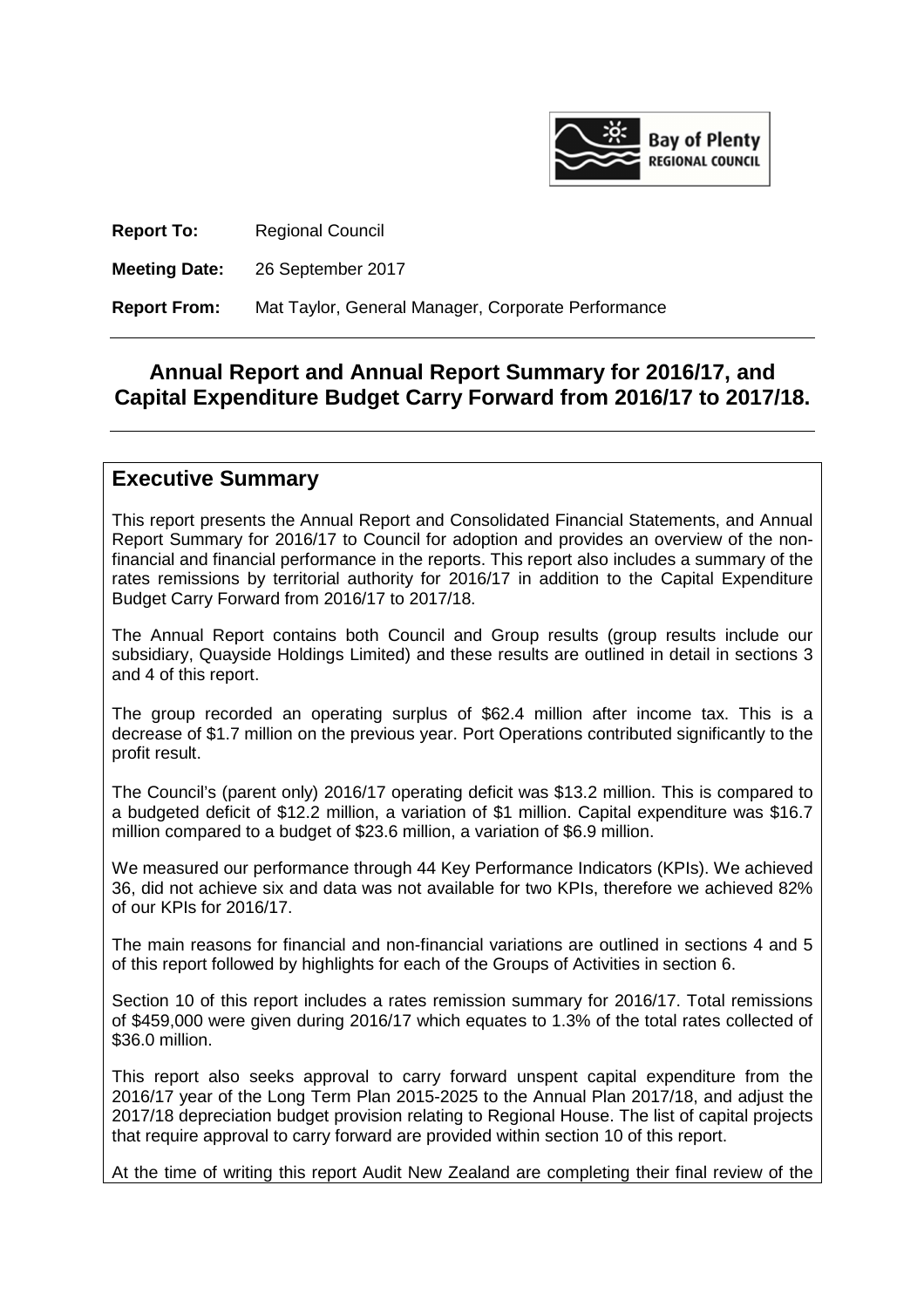Annual Report. The Draft Annual Report and Summary were presented to the Audit and Risk Committee on the 19 September 2017 any key changes since will be tabled at this meeting.

Ben Halford (Director, Audit New Zealand) will present the audit report and audit opinion at this meeting. Audit Manager, Anton Labuschagne will also be attending the meeting.

The Annual Report 2016/17 and Summary Annual Report 2016/17 are available in electronic form in Stella library.

# **Recommendations**

#### **That the Regional Council:**

- **1 Receives the report, Annual Report, and Annual Report Summary for 2016/17, and Capital Expenditure Budget Carry Forward from 2016/17 to 2017/18;**
- **2 Receives the audit report and audit opinion from Audit New Zealand.**
- **3 Adopts the Bay of Plenty Regional Council Annual Report and Consolidated Financial Statements for the year 2016/17.**
- **4 Adopts the Bay of Plenty Regional Council Annual Report Summary 2016/17.**
- **5 Authorise the Chief Executive to make minor numerical, editorial or presentation amendments prior to final publication.**
- **6 Approves additional capital expenditure of \$1.167 million to be carried forward from 2016/17 to 2017/18.**
- **7 Confirms that the decision has a low level of significance.**

### **1 Introduction**

The Local Government Act 2002 s98(3) requires Council to adopt its Annual Report within four months of the financial year end. The draft Annual Report and Summary were presented for review to the Audit and Risk Committee on 19 September 2017.

Since that meeting, feedback from Councillors, further audit amendments and other enhancements have been made. The key changes will be tabled at the Regional Council meeting.

**At the time of writing this report Audit New Zealand are completing their final review of the Annual Report. Audit New Zealand will present their Audit Report at the meeting.** 

## **2 Overview of Performance for 2016/17**

During 2016/17 the focus was on delivering commitments for Year Two of the Long Term Plan 2015-2025.

The draft Annual Report contains both Council and Group results (group results include our subsidiary, Quayside Holdings Limited).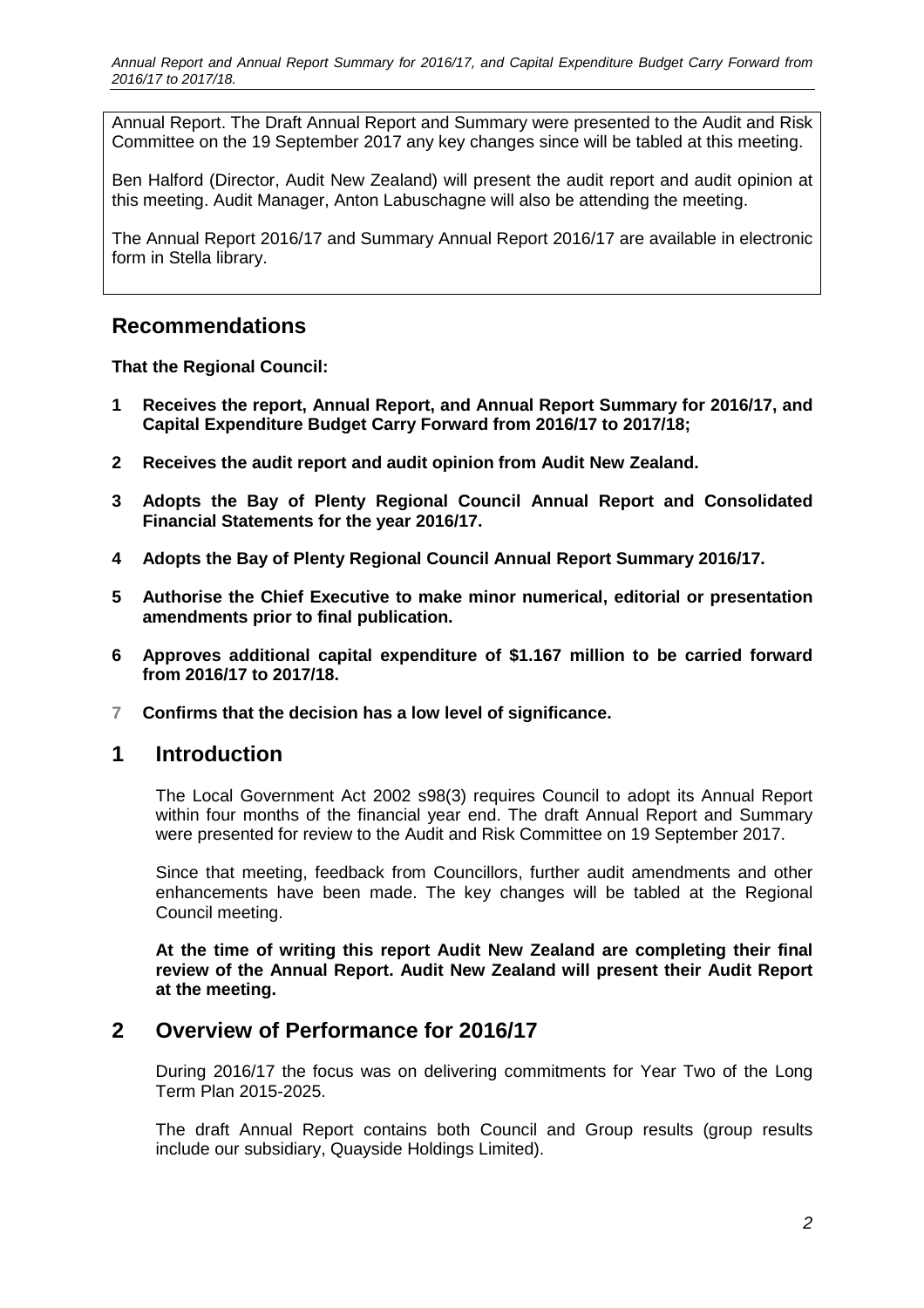The Council's 2016/17 draft operating deficit was \$13.2 million. This is compared to a budgeted deficit of \$12.2 million, a variation of \$1 million. Capital expenditure was \$16.7 million compared to a budget of \$23.6 million, a variation of \$6.9 million.

During the year we measured our performance through 44 Key Performance Indicators (KPIs). We achieved 36, did not achieve six and data was not available for two KPIs, therefore we achieved 82% of our KPIs for 2016/17. There were also three indicators which were not due to be reported on in 2016/17.

The main reasons for financial and non-financial variations are outlined in sections 4 and 5 of this report.

# **3 Group Financial Results**

The Annual Report contains both Council and Group results (group results include our 100 percent Council-owned subsidiary, Quayside Holdings Limited (QHL). QHL holds a 54.14 percent share in the Port of Tauranga Limited.

### 3.1 **Operating results**

The group recorded an operating surplus of \$62.4 million after income tax. This is a decrease of \$1.7 million on the previous year. Port Operations contributed significantly to the profit result.

Total operating revenue increased by \$12.8 million from \$342.7 million to \$355.5 million. This is due to an increase in Port services income.

Total operating expenditure (excluding tax) increased by \$11.1 million mainly due to an increase in Council trading expenses and depreciation.

# **4 Council Financial Results**

The Council's 2016/17 operating deficit was \$13.2 million. This compared to a budgeted deficit of \$12.2 million, a variation of \$1 million. Capital expenditure was \$16.7 million compared to a budget of \$23.6 million, a variation of \$6.9 million.

The main reasons for the variations are as follows:

#### 4.1 **Operating Revenue**

Operating revenue is \$1.9 million less than budget. This is mainly due to:

- Subsidies and grant revenue \$3 million less than budget. The first Rotorua Lakes Activity Land Use Incentive Scheme payments were deferred from 2016/17 to 2017/18 and the corresponding funding was not received in 2016/17 from the Ministry for the Environment (MfE).
- Changes to timing with the Kopeopeo Canal Remediation project have meant that funding from MfE was not received as planned.
- Rates revenue: \$0.7 million more than budget due to penalty income received.
- Trading and other revenue: \$0.3 million more than budget.
- Other gains: \$0.4 million more than budget from the revaluation of investments and gains from the sale of assets.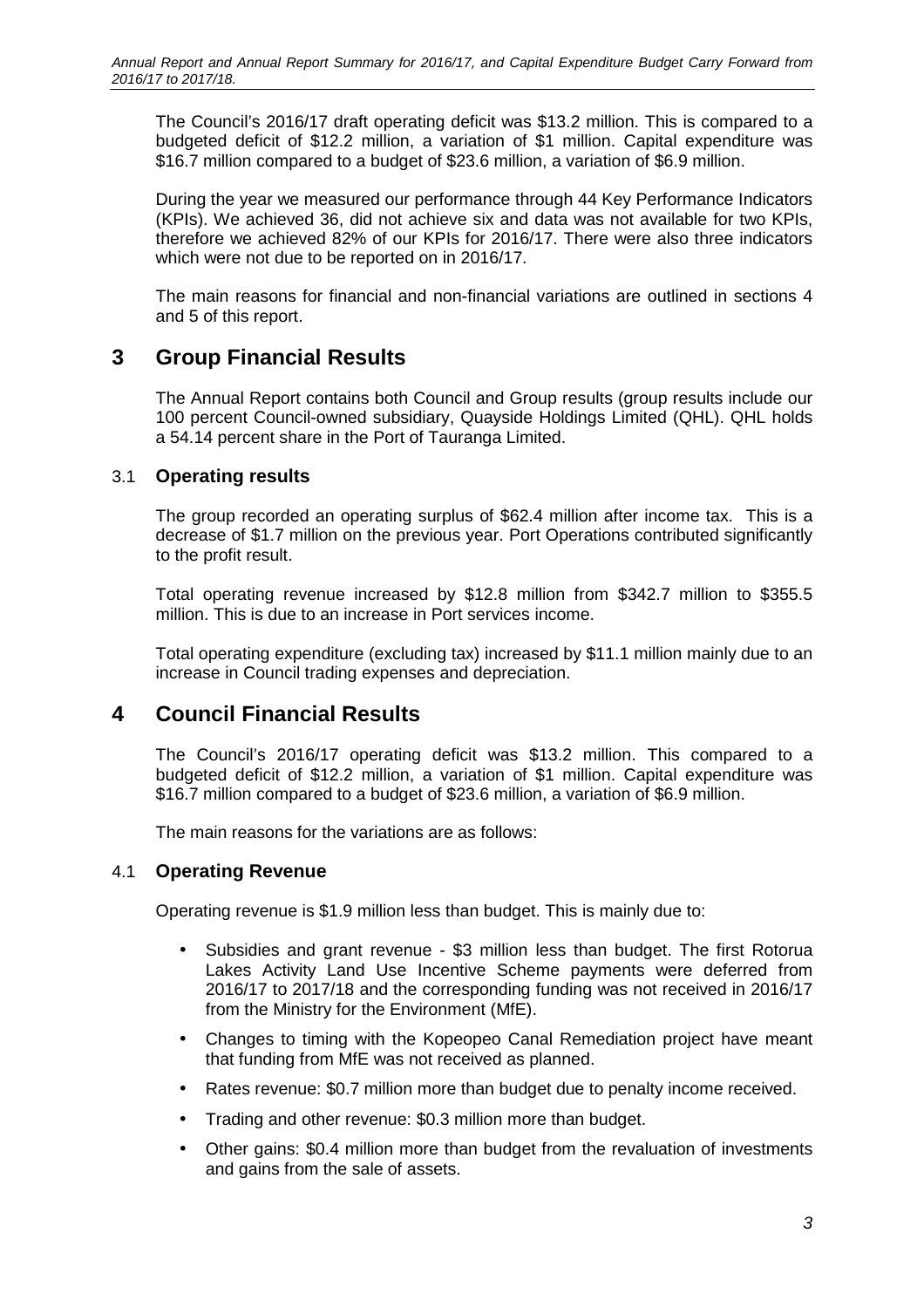## 4.2 **Operating Expenditure**

Operating expenditure is \$0.9 million less than budget. This mainly relates to:

- Regional infrastructure funds of \$5.4 million were not released as planned
- Regional House is planned to undergo a major refurbishment. To reflect the current remaining economic benefit of the building, its depreciation rate has been increased. The additional depreciation for 2016/17 is \$3.7 million. This is shown in the annual report as additional non-cash expenditure.

### 4.3 **Capital Expenditure**

This year we spent \$6.9 million less than budget. Capital projects deferred to future years during the Annual Plan 2016/17 process included:

- Kaituna River Re-diversion
- Te Awa o Ngataroirangi/Maketū Estuary Enhancement Project
- Kopeopeo Canal Remediation project

Pages 7 to 9 of the full Annual Report (available in electronic form on the Stella library) provide explanations for the variations to budget.

# **5 Non-Financial performance results**

We measure how we are performing through Key Performance Indicators (KPIs). This year we are reporting on 44 KPIs. We have achieved 36, did not achieve six and data was not available for two KPIs, therefore we achieved 82% of our KPIs for 2016/17.

In comparison, for 2015/16 we achieved 40 targets and did not achieved three. The following table includes the six KPIs that were not achieved during the year, and the two KPIs where no data was available. KPIs have been previously reported through the in-year Council Performance Monitoring Report (CPMR).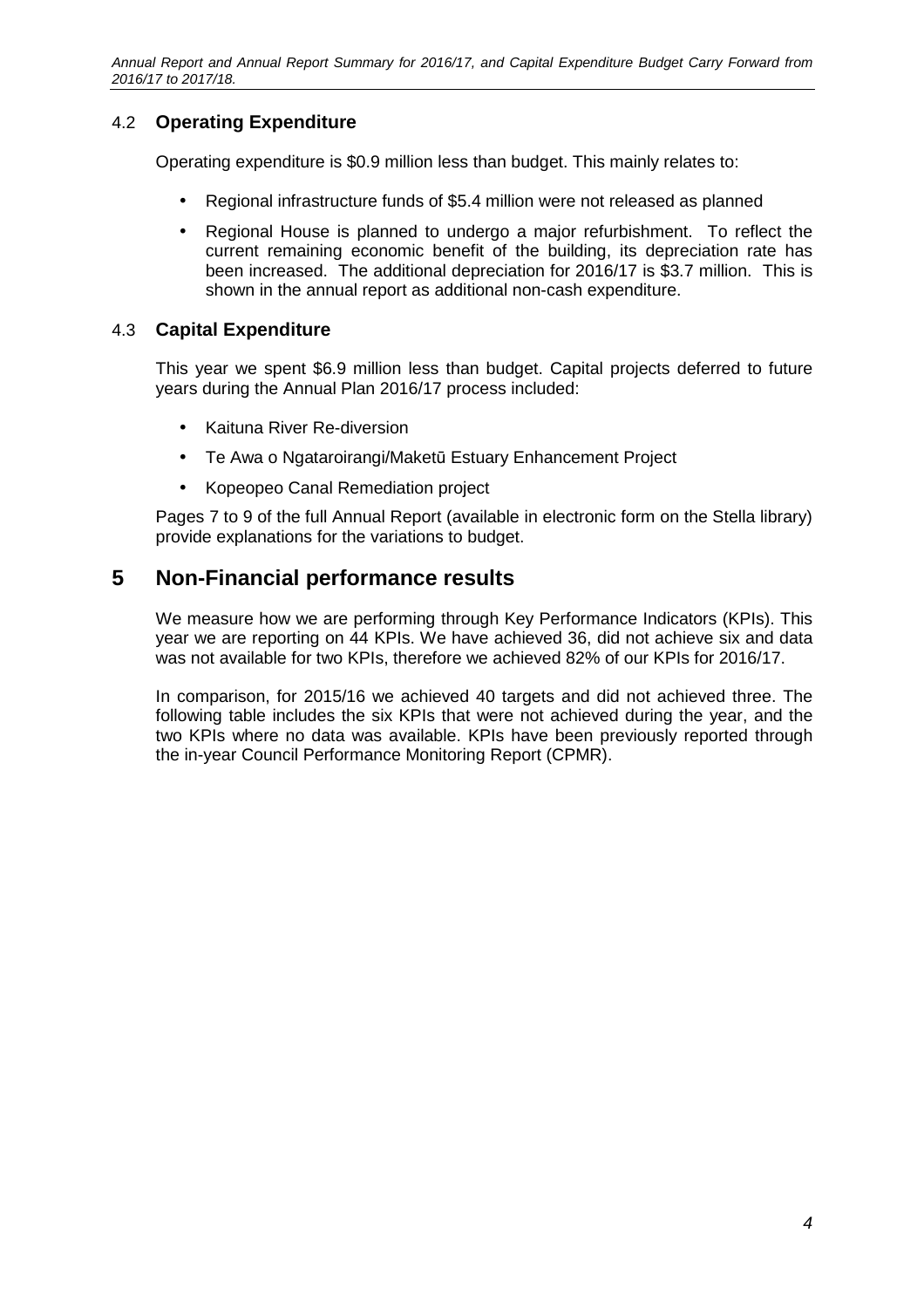| <b>Activity</b>                | <b>Level of service</b>                                                                                                                                                                                                        | Key Performance indicator                                                                                                                                                                 | 2016/17<br><b>Target</b> | <b>Comments</b>                                                                                                                                                                                                                                                                                                                                                                                                                                                                                                                                                                                                                                                                                        |
|--------------------------------|--------------------------------------------------------------------------------------------------------------------------------------------------------------------------------------------------------------------------------|-------------------------------------------------------------------------------------------------------------------------------------------------------------------------------------------|--------------------------|--------------------------------------------------------------------------------------------------------------------------------------------------------------------------------------------------------------------------------------------------------------------------------------------------------------------------------------------------------------------------------------------------------------------------------------------------------------------------------------------------------------------------------------------------------------------------------------------------------------------------------------------------------------------------------------------------------|
| Rotorua<br>Lakes               | Water quality in the Rotorua<br>lakes makes long-term progress<br>towards each lakes Trophic<br>Level Index (TLI) in the Regional<br>Water and Land Plan.                                                                      | Percentage reduction in<br>exports of nitrogen from the<br>Lake Rotorua catchment in<br>accordance with the<br>Integrated Framework and<br>engineering solutions target.                  | 12%                      | The target has not been achieved with a 5.4% reduction achieved. This<br>represents 17.15 tonnes of nitrogen (actual reduction achieved) calculated as<br>a percentage of 320 tonnes of nitrogen (total reduction required by 2032 as set<br>out in Regional Policy Statement).<br>Although tracking behind target, progress has been made to deliver the large<br>reductions required in the coming years to achieve the 2032<br>target. Reductions from the Tikitere plant will occur from 2019/2020; and<br>some land use incentives agreements have reductions locked into title deeds,<br>and will deliver actual reductions from 2018.<br>Previous result 2015/16<br>Target: 6%<br>Result: 5.12% |
| Other<br>Eastern<br>Catchments | The Council works with iwi,<br>landowners and community<br>groups to maintain and improve<br>water quality, indigenous<br>biodiversity and coastal margins<br>in eastern Bay of Plenty<br>catchments other than<br>Rangitāiki. | Number of coastal, wetland,<br>forest or geothermal High<br>Value Ecological sites<br>(HVES) where biodiversity is<br>actively managed within the<br>eastern Bay of Plenty<br>catchments. | 28                       | 27 High Value Ecological sites (HVES) are actively managed within the<br>catchment; this is one less than the specified target.<br>An additional HVES was identified; however an agreement for the site was not<br>able to be reached before the end of the year.<br>Previous result 2015/16<br>Target: 26<br>Result: 26                                                                                                                                                                                                                                                                                                                                                                               |
| Rotorua Air<br>Quality         | Air quality in the Rotorua Local<br>Air Management Area (LAMA)<br>meets the National<br>Environmental Standard for Air<br>Quality.                                                                                             | Number of exceedences of<br>PM <sub>10</sub> in the Rotorua LAMA<br>(exceedences of the NESAQ<br>standard).                                                                               | 3                        | The target of a maximum of 3 exceedances was not achieved. A total of 15<br>exceedances were recorded for the year, comprising 11 measured and 4<br>modelled exceedances. The trend for PM10 concentrations reducing over time<br>is positive, and the Rotorua Air Activity remains focussed on working towards<br>the National Environmental Standard for Air Quality timeframe and targets for<br>2020.<br>Previous result 2015/16<br>Target: 20<br>Result: 5 (target achieved, lower result is better)                                                                                                                                                                                              |

## 5.1 **Key Performance Indicators not achieved**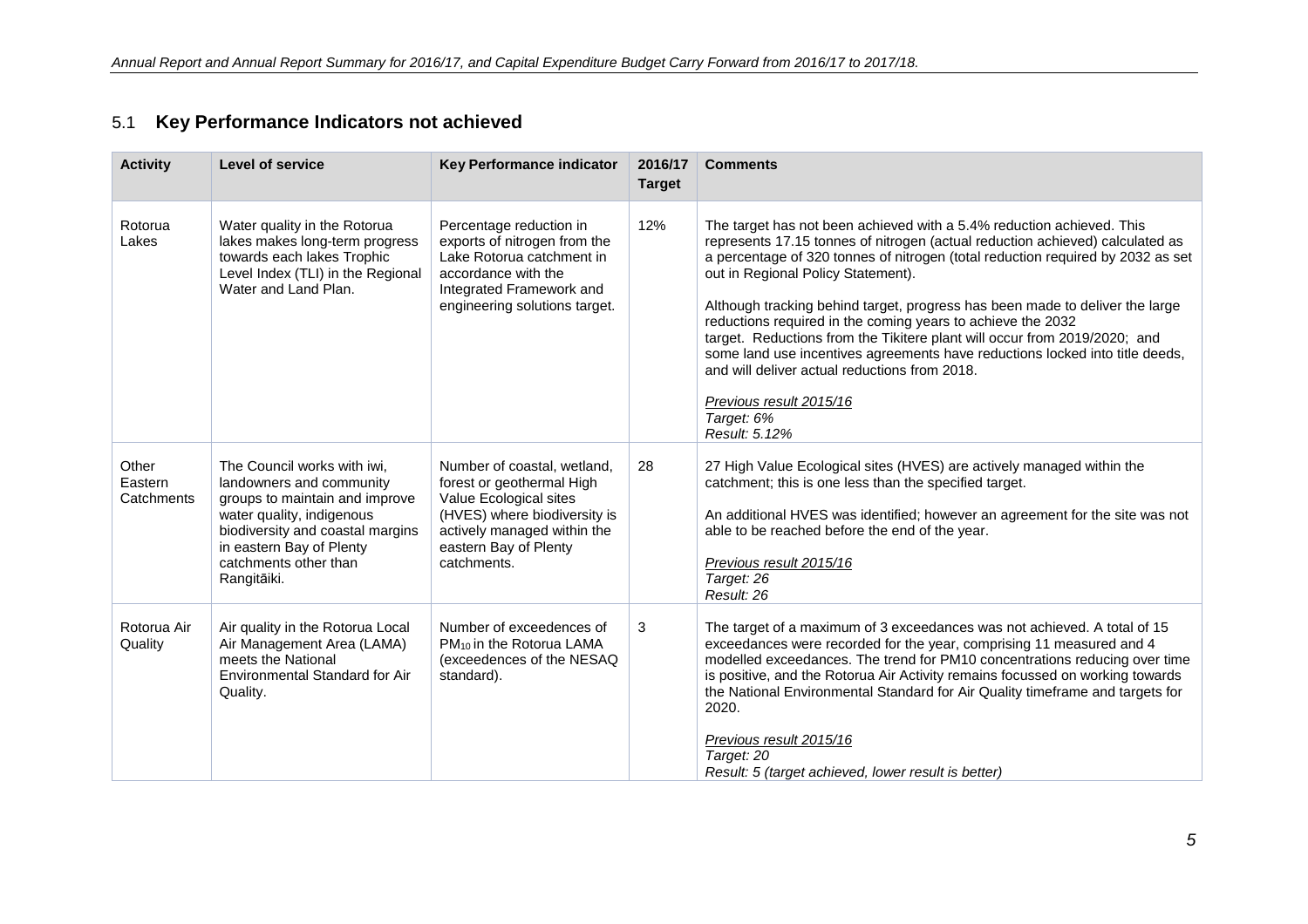| <b>Activity</b>        | <b>Level of service</b>                                                                                                                                                      | <b>Key Performance indicator</b>                                                                                                                    | 2016/17<br><b>Target</b> | <b>Comments</b>                                                                                                                                                                                                                                                                                                                                                                                                                                                                                                                                                                             |
|------------------------|------------------------------------------------------------------------------------------------------------------------------------------------------------------------------|-----------------------------------------------------------------------------------------------------------------------------------------------------|--------------------------|---------------------------------------------------------------------------------------------------------------------------------------------------------------------------------------------------------------------------------------------------------------------------------------------------------------------------------------------------------------------------------------------------------------------------------------------------------------------------------------------------------------------------------------------------------------------------------------------|
| Resource<br>Consents   | Decisions on resource consent<br>applications are made in a<br>timely manner following a robust<br>process.                                                                  | Percentage of applications<br>processed within statutory<br>timeframes.                                                                             | 99%                      | 299 of 449 (67%) consents for which decisions were made during the period<br>were processed within statutory timeframes.<br>Applications are prioritised to minimise impacts on consent applicants. For<br>example, applicants who can continue to operate under their previous<br>consents will be a lower priority.<br>Council has appointed two more consents officers to meet process<br>requirements for 2017/18 and will continue to improve our processes to reduce<br>the amount of time it takes to process applications.<br>Previous result 2015/16<br>Target: 99%<br>Result: 99% |
| Passenger<br>Transport | The Council provides a quality<br>public transport system where<br>fares cover a reasonable<br>proportion of operating costs.                                                | Fare Recovery Ratio                                                                                                                                 | 35%                      | The annual regional fare recovery ratio was 31%, 4% below target. This is a<br>reflection of the reductions in patronage across all services and a high<br>concession-fare passenger mix in in Tauranga.<br>Fares were increased at the beginning of 2017 and Council is looking at other<br>options to increase fare revenue for 2017/18.<br>Previous result 2015/16<br>Target: 34%<br>Result: 32%                                                                                                                                                                                         |
| Governance<br>Services | Council promotes good<br>governance and democratic<br>decision-making by being<br>accessible to the regional<br>community and by meeting its<br>legislative responsibilities | Percentage of draft Council<br>and Committee minutes that<br>are published on the council<br>website within five working<br>days after the meeting. | 95%                      | The target was not met with 26 of 66 (39%) draft Council and Committee<br>minutes published on the council website within five working days of the<br>meeting.<br>Additional demand including unexpected meetings, the impact of the election<br>period and unexpected staff vacancies contributed to this result. Maintaining a<br>full complement of staff in place together with process<br>improvements is expected to deliver a stronger result for 2016/17.<br>Previous result 2015/16<br>Target: 95%<br>Result: 40%                                                                  |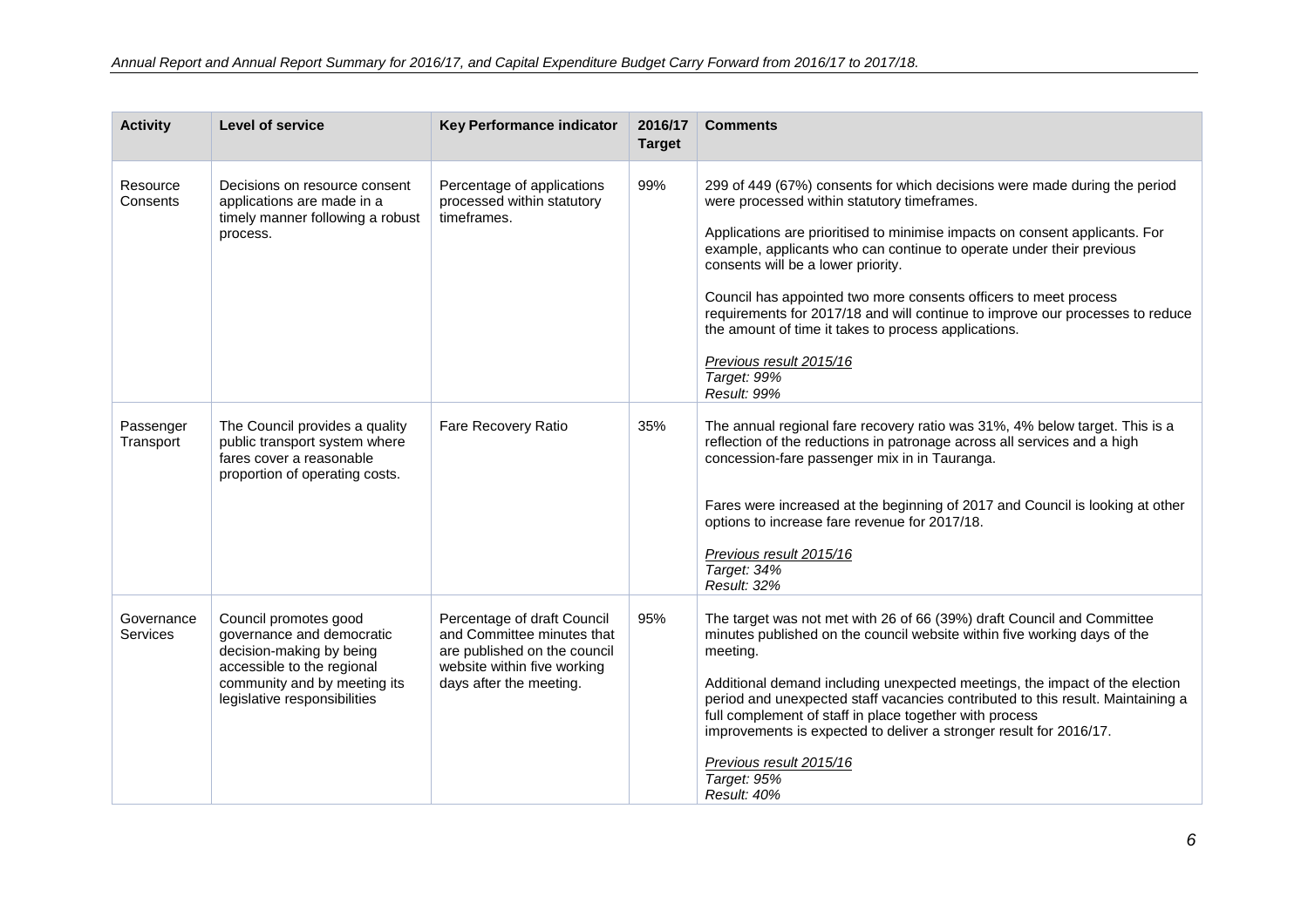| <b>Activity</b>        | <b>Level of service</b>                                                                                                                                                               | <b>Key Performance</b><br>indicator                                                                                  | 2016/17<br><b>Target</b> | <b>Comments</b>                                                                                                                                                                                                                                                                                                    |
|------------------------|---------------------------------------------------------------------------------------------------------------------------------------------------------------------------------------|----------------------------------------------------------------------------------------------------------------------|--------------------------|--------------------------------------------------------------------------------------------------------------------------------------------------------------------------------------------------------------------------------------------------------------------------------------------------------------------|
| <b>Regional Parks</b>  | Pāpāmoa Hills Cultural Heritage<br>Regional Park, and the Onekawa<br>Te Māwhai property are managed<br>for the enjoyment of the<br>community and to protect their<br>heritage values. | Percentage of Regional<br>Park users who rate their<br>experience as satisfactory<br>or higher. (Biennial<br>Survey) | 85%                      | Due to the closure of Pāpāmoa Hills from Oct 2016-June 2017, the survey<br>was not carried out this year and is planned for 2017/18.<br>Previous result 2015/16<br>$N/A - biennial survey$                                                                                                                         |
| Rivers and<br>Drainage | Provide flood protection and<br>drainage in scheme areas to<br>mitigate the effect of flooding.                                                                                       | Number of failures of<br>flood protection system<br>below specified design<br>standards.                             | 0                        | Data not available.<br>The result for this KPI is subject to the finalisation of reviews relating to the<br>flood event that occurred in April 2017. Information was not available in time<br>for reporting in the Annual report 2016/2017.<br>Previous result 2015/16<br>Target: 0<br>Result: 0 (target achieved) |

## 5.2 **Key Performance Indicators where data was not available**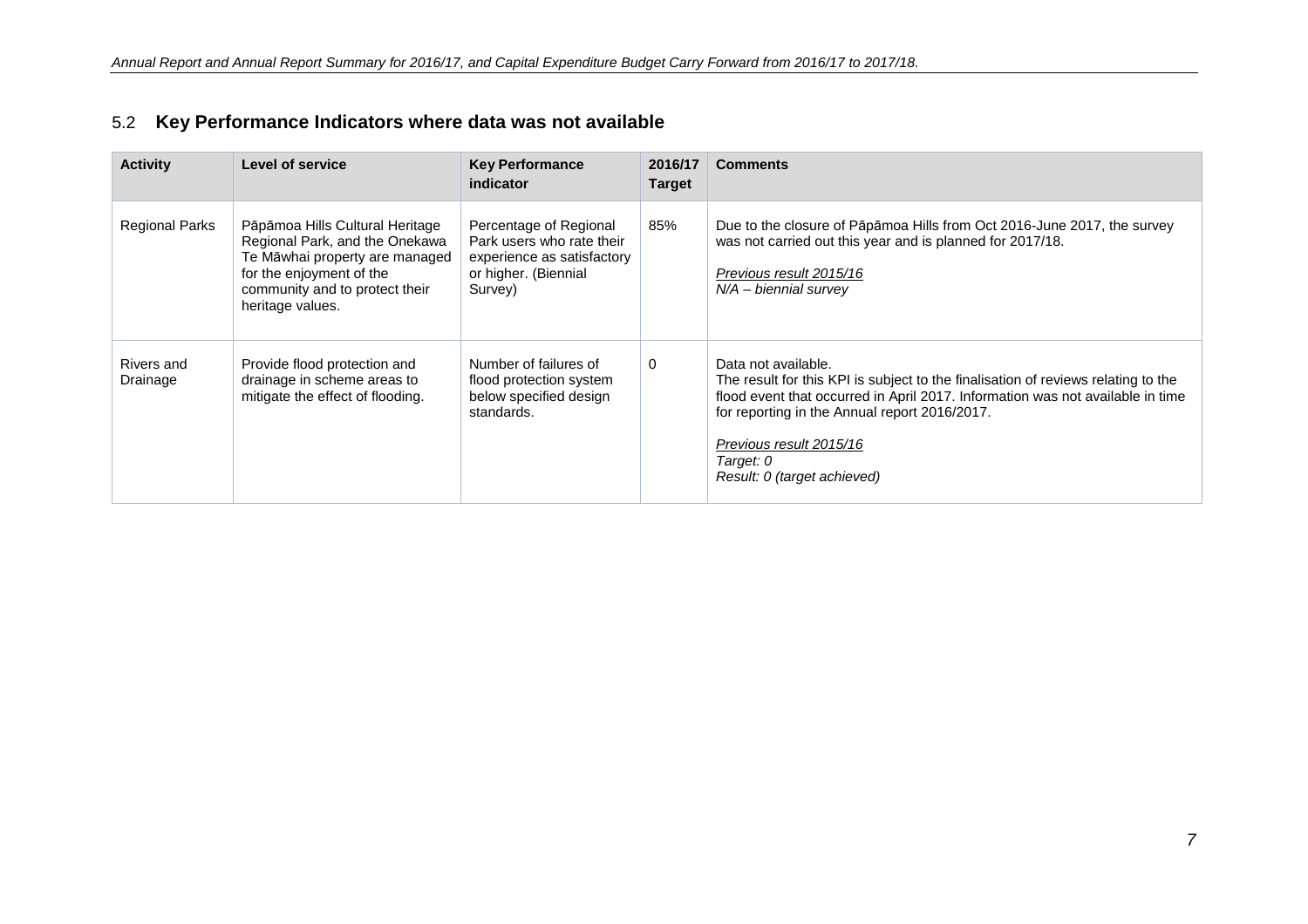# **6 Group highlights**

The highlights of each Group of Activity for 2016/17 are outlined in this section of the report.

#### 6.1 **Integrated Catchment Management Group of Activities highlights**

Strong progress was seen across the five catchments in the region and more than 124 additional kilometres of waterway margin were protected. Biodiversity was actively managed at 72 high value ecological sites and 116 other ecological sites.

To support the National Policy Statement for Freshwater Management requirements we continued to work with community groups in the Kaituna and Rangitāiki catchments to identify community values to inform Regional Water and Land Plan development. We also confirmed objectives for the Kaituna Catchment and progressed objectives for the Rangitāiki Catchment.

We worked in conjunction with the Department of Conservation to integrate our focus on how we meet the requirements for biodiversity management across the region. This integration underpinned the Biodiversity Policy review, which was completed and approved in June 2017.

The Rotorua Lakes Activity continued to deliver a co-ordinated programme of work in the catchment. Work focused on managing long term water quality through nutrient reduction targets (mainly nitrogen) set in the Regional Policy Statement for Lake Rotorua, and other lake action plans.

The Lake Rotorua Gorse Conversion Scheme secured significant nitrogen reductions with 440 hectares of gorse under control, of which 319 hectares were controlled under legal agreements, and 121 hectares controlled by over planting with plantation pines.

The Lake Rotorua Incentives Scheme was established to encourage land use change to permanently remove nitrogen from entering the lake. Work to support this scheme progressed throughout the year with five Incentives Scheme agreements signed in 2016/17 which will result in 8.435 tonnes of nitrogen being permanently removed from Lake Rotorua once they are fully implemented.

Activity in the Tauranga Harbour Catchment progressed well during 2016/17. We continued to coordinate and administer the Tauranga Moana Programme, including the Tauranga Moana Advisory Group.

We made progress across all of our planned key projects in the Kaituna Catchment area throughout 2016/17. Work on the Kaituna River Re-diversion and Ongatoro/Maketū Estuary Enhancement Project progressed. This work included the acquisition of 45 hectares of land; removal of the Papahikahawai Creek causeway and a bridge built; and detailed design and geotechnical investigations.

Progress continued throughout the year on the Rangitāiki River Forum and industry/iwi partnership projects, with Te Ara Whānui O Rangitāiki – Pathways to the Rangitāiki continuing to be delivered.

We continued work on the Ōhiwa Harbour Implementation Forum and industry/iwi partnership projects, with the Ōhiwa Harbour Strategy continuing to be delivered. Two hui were held with the Ōhiwa Harbour Implementation Forum reporting on the implementation of the Ōhiwa Harbour Strategy as well as wider catchment issues.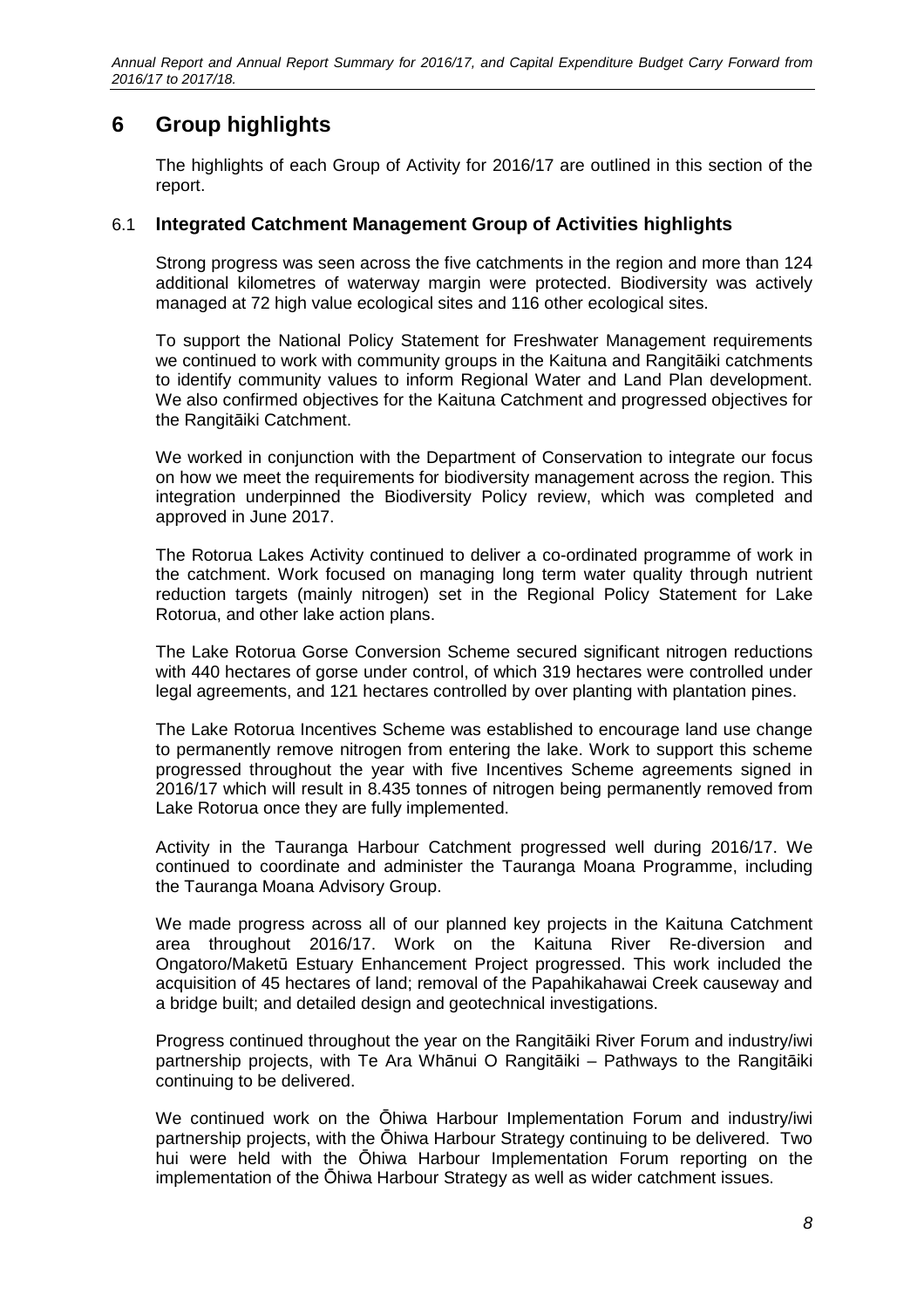### 6.2 **Flood Protection and Control Group of Activities highlights**

We made progress in all the key projects for 2016/17 for the Flood Protection and Control Group of Activities. This included a floor repair project totalling \$2.1 million to repair river bank damages as a result of the June 2016 flood event. This project was nearing completion at the time of the April 2017 weather event (Cyclone Debbie).

The April 2017 weather event resulted in serious flooding in Edgecumbe and throughout our region. The damage to regions' flood defences was extensive and has had an impact on the work undertaken by the Flood Protection and Control Group of Activities. As a result, there has been increased expenditure in 2016/17 as we worked to urgently repair our flood protection schemes. Resources allocated from the Engineering Activity to the Regional Flood Risk Coordination Activity also significantly increased.

Remediation of the Kopeopeo Canal continued to be a high priority project for the Council. The head physical works contractor was appointed during the year and project management plans and detailed construction design was completed. Consent was sought and approved for an alternative dredging methodology, which will reduce risks associated with Kopeopeo Canal Remediation Project work.

We commenced construction on Containment Site 1, however, the flooding experienced in April 2017 and subsequent wet conditions have impacted the timing of the project. We have continued to update the community on progress through regular Community Liaison Group meetings, website updates, regular newsletters and technical report releases.

#### 6.3 **Resource Regulation and Monitoring Group of Activities highlights**

We continued to deliver on core business activities including implementing the 2016/17 Operational Plan for the Bay of Plenty Regional Pest Management Plan 2011.

Work to eradicate catfish in the region has continued and a number of actions in the wallaby programme have been completed in support of the goal to contain the spread of dama wallaby.

We continued to administer the Rotorua Air Quality Working Party involving the Regional Council, Rotorua Lakes Council, Housing New Zealand and the Bay of Plenty District Health Board. We continued to administer the Hot Swap Loan Scheme with 115 loans being taken up. We also continued to implement the Low Income Heating Grant to provide heatpumps or ultra-low emission burners to eligible low income homes in return for their existing old fires and have provided rates remission for lowincome ratepayers.

Resource consent work increased during 2016/17, 449 applications were processed which was an increase of 119 on the previous year. Customer satisfaction survey results showed that 72 percent of respondents were satisfied with the overall consent process.

Completion of an Environment Court hearing over the MV Rena Consent resulted in an interim decision to uphold Council's decision to grant consent for the remainder of the wreck to remain in place.

Pollution Prevention received 2,741 complaints via the Pollution Hotline, an increase of 16 percent on the previous year. We continued to deliver a high level of service to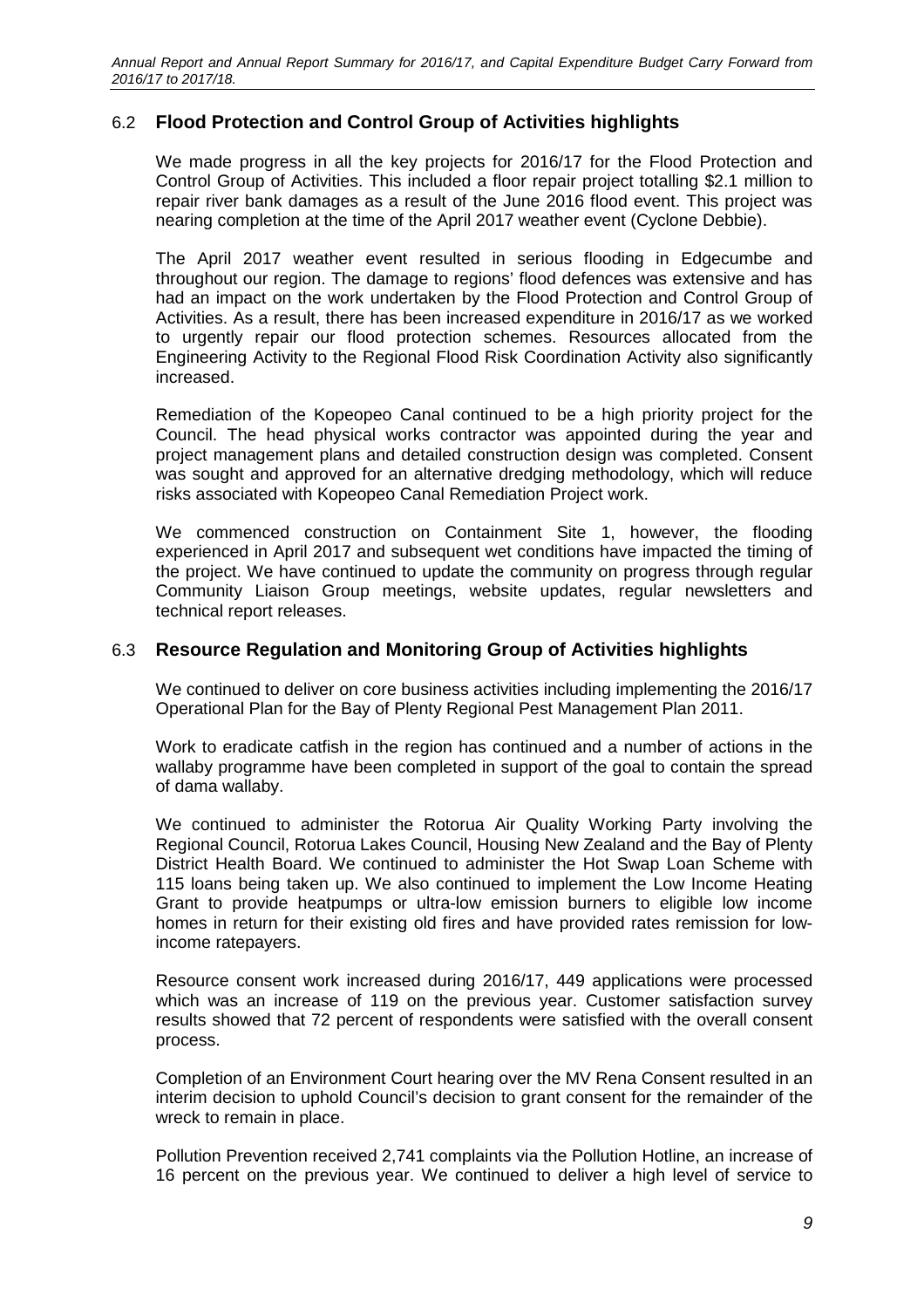customers, responding to 100 percent of all urgent complaints within 12 hours of receipt of the initial complaint.

We inspected and assessed resource consent compliance, carrying out 1,896 compliance inspections relating to 1,356 individual resource consents. Seventy-seven percent of consents inspected were fully compliant with consent conditions.

The review of the Navigation Safety Bylaw was completed, with 218 submissions received. Submissions were heard by independent commissioners. The Bylaw was adopted by Council on 24 February 2017 and made operative on 1 July 2017.

#### 6.4 **Transportation Group of Activities highlights**

We continued to support the development, implementation and marketing of contracted passenger transport services and regional road safety campaigns during 2016/17. Bus services were provided for Tauranga, Rotorua, and rural areas with over 3.1 million passengers boarding the services. Additional public transport services were trialled between Te Puke, Paengaroa and Maketū; Waihī Beach and Katikati; and Ruatāhuna and Murupara.

In May 2017, Council conducted a public engagement exercise on the Western Bay of Plenty Public Transport Blueprint. The Blueprint is the name given to the business case to determine what the future Tauranga and Western Bay of Plenty District bus services should look like. We received 1,474 individual pieces of feedback on the Blueprint, through the website, via phone, email, letters, written feedback forms, and community sessions – the most that we have ever received when engaging on its transport activity.

#### 6.5 **Regional Development Group of Activities highlights**

We continued to administer the Regional Infrastructure Fund (RIF), with the first drawdowns occurring in 2016/17. Progress during 2016/17 included:

- The Tauranga Marine Precinct project being delivered by Tauranga City Council has made progress with on-site works.
- Updated proposals for the SCION have been agreed by Council and funding has been re-phased to align with the updated delivery programme.
- Funding for the Te Puna West sewerage scheme, being delivered by WBOPDC, has been re-phased to align with their delivery programme.
- Council has continued to work with Government, Ōpōtiki District Council, Whakatōhea, and other parties on the Ōpōtiki Harbour Transformation. Ōpōtiki District Council, with the support of partners, has progressed to tender for main works and work is ongoing to secure a construction funding commitment from Government.

The Regional Parks Activity secured three significant land purchases during 2016/17, being:

• A carpark and associated 12.4 hectares of land stretching from the end of Poplar Lane to the ridgeline south of Karangaumu Pa.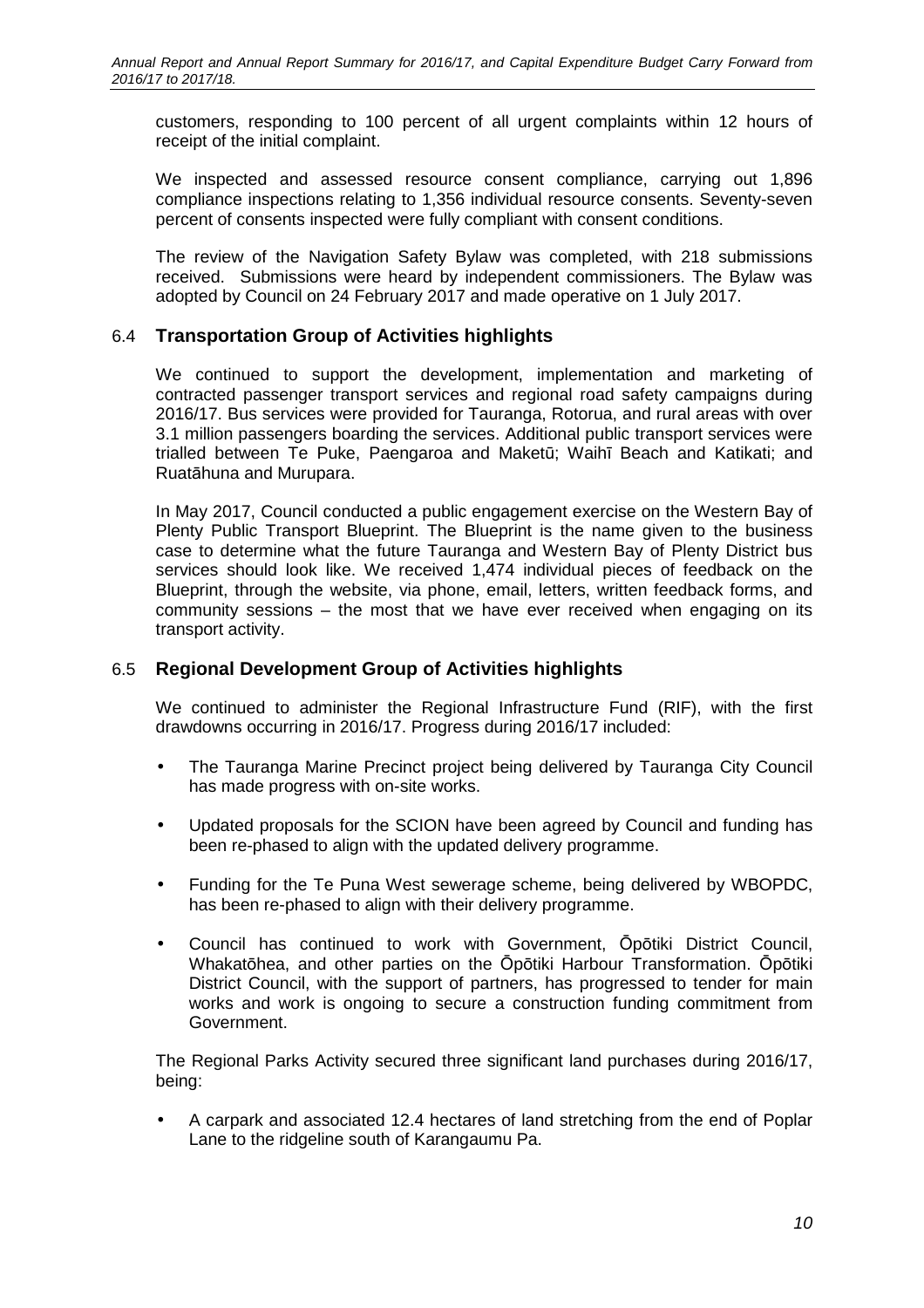- Twenty-five hectares of land adjoining Pāpāmoa Hills Regional Park at 8b Poplar Lane. The area is now incorporated into the park. This purchase adds significant scope for visitor facilities such as tracks and viewing areas.
- Nearly ten hectares of land adjoining Onekawa Te Mawhai Regional Park at Bryan's Beach, adding to the cultural, archaeological, and visitor track network values in the park.

We continued our role in leading and facilitating economic development in the Bay of Plenty, through the Bay of Connections portfolio. Implementation strategies are ongoing for Energy, Aquaculture, Forestry, Freight Logistics, Māori, and Rugby Sevens.

#### 6.6 **Regional Planning and Engagement Group of Activities highlights**

The Regional Planning Activity progressed a number of key planning documents and delivered a steady stream of policy work during 2016/17. Regional Policy Statement related work included:

- Council continued to implement the Operative Bay of Plenty Regional Policy Statement, in accordance with the Regional Policy Statement Implementation Strategy. Implementation included applying the new Natural Hazard Risk Policy to proposed new growth areas in the western Bay of Plenty sub-region. Implementation of Method 40 (Rural Advisory Panel) and Method 44 (Mauri Model) was also a specific focus.
- Plan Change 2 (Natural Hazards), made operative in July 2016.
- Proposed Change 3 (Rangitāiki River), notified and received 19 submissions. Hearings were completed in June 2017.
- Preparation of Proposed Change 4 (Tauriko West) commenced.

Regional Water and Land Plan work included:

- Proposed Plan Change 9 Region-wide Water Quantity notified, with 81 submissions received.
- Proposed Plan Change 10 Lake Rotorua Nutrient Management notified, with hearings completed in June 2017.
- Consultation with the community on Regional Air Plan changes, ahead of notification scheduled for 2017/18.

We also assisted Te Maru o Kaituna in the development of the Kaituna, he taonga tuku iho - Kaituna River Document which was notified in May 2017, (the Tapuika Claims Settlement Act 2014 established Te Maru o Kaituna River Authority, and provides for the preparation of the Kaituna River Document).

The Environmental Enhancement Fund (EEF) was also administered with 18 successful applications and \$307,000 in funding allocated. A further \$122,000 was allocated to community initiatives and agreed milestones are on track to be met in 2017/18.

#### 6.7 **Emergency Management Group of Activities highlights**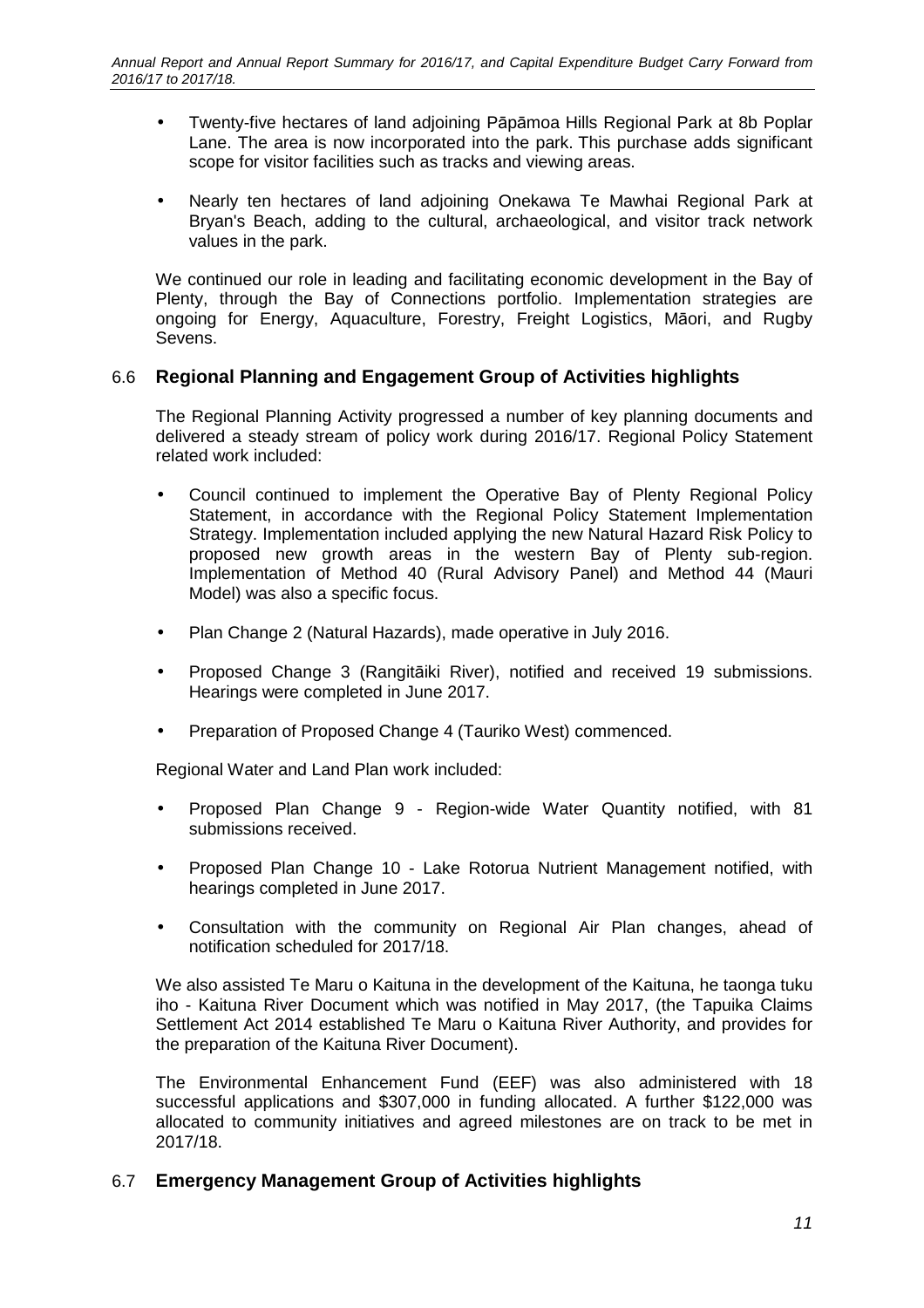The Emergency Management Activity continued to provide Civil Defence Emergency Management (CDEM) services to the Council, as well as regional emergency management leadership. This included coordination and support to the Bay of Plenty CDEM Group and a support coordination service for the Bay of Plenty Lifelines Group.

In response to ex-tropical Cyclones Debbie and Cook, the Emergency Operation Centre and Group Emergency Coordination Centre operations involved over 900 people. The Ngāti Awa Volunteer Army in collaboration with Ngāti Awa, Bay of Plenty Regional Council and Whakatāne District Council provided an additional 1,466 people to assist with the clean-up of flood affected areas. On-going support has been provided to the Whakatāne District Council Recovery effort.

### 6.8 **Technical Services Group of Activities highlights**

The Geospatial Activity continued to provide geospatial services to council through online mapping tools and field capture solutions while also providing the community with direct access to information and data that we hold about our region through BOP-Maps (http://maps.boprc.govt.nz/).

The Engineering Activity experienced a significant increase in the number of resource consent technical reviews, District Council consent application reviews and flood level reports for resource consents, during 2016/17 with:

- 221 resource consent technical reviews undertaken, compared to 132 in the previous year.
- 265 District Council consent application reviews undertaken, compared to 201 in the previous year.
- 218 flood level reports completed, compared to 100 in the previous year.

The Data Services Activity included the installation of the Maketū estuary tidal site in 2016/17. Live data is now available on the BOPRC website. Other data collection, testing and deliver services work included:

- 9,604 laboratory samples accepted, with 65,193 tests performed on those samples, an increase of 8% for samples and 16% for tests compared to 2015/16.
- 53 coastal beach profiles along the Bay of Plenty coast line surveyed to identify coastal erosion and accretion.
- 81 representative coastal transects monitored for native vegetation species and coverage.
- 1,141 physical flow measurements undertaken in rivers and streams.
- 160 automated monitoring stations maintained in operation collecting and delivering in near-real time a wide range of environmental monitoring parameters.

We continued to expand our science and data collection capability to support good decision making. During 2016/17, an additional 19 sites were monitored by the Science Activity in the Kaituna Water Management Area for water quality on a monthly basis, including 13 tributary sites and six drain sites; and two deep groundwater bores were established at Katikati and Galatea to investigate the geology and monitor the water resources in the Kaituna and Tauranga Water Management Areas.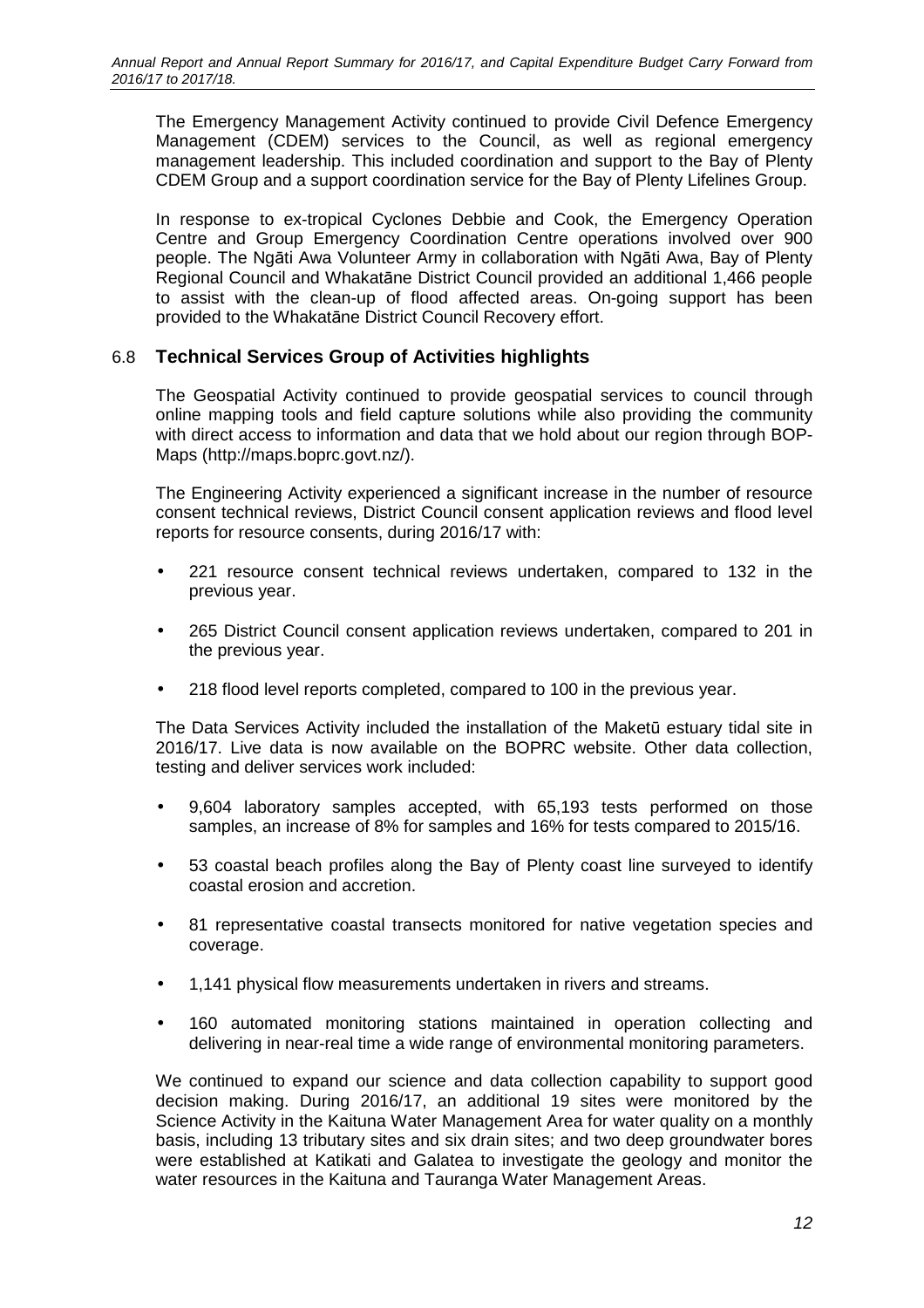We completed an assessment of air quality monitoring needs for the Mount Manganui port and industrial area, resulting in funding for new continuous air quality monitoring sites.

### 6.9 **Corporate Services Group of Activities highlights**

Overall we made significant progress during the year. In addition to delivering our regular services, key internal projects such as Project Upgrade and Project Accelarate have advanced.

Project Upgrade is the name we've given to the property work happening across the organisation. The project involves: refurbishment of the Regional House building in Tauranga to allow all Tauranga-based staff to work from the one location; modernisation of the Whakatāne office space, including changing the working space to open plan; and identifying a options for our Rotorua staff for when the lease on the existing building ends in 2020.

The design phases for the Whakatāne and Tauranga office upgrade projects were completed in 2016/17, and the interior strip-out or Regional House was completed ahead of the main construction tender being released.

Project Accelarate is our business transformation information technology project. Accelarate focuses on improving business processes across the Council and will deliver better mobile solutions and access to Council data for the public. Several teams across the Council contributed to the project during the year and project milestones have been achieved with the delivery of the Maritime, Integrated Catchment Management, and further Regulatory modules.

Council is committed to work place health and safety. During 2016/17, we transitioned to meeting the main requirements under the Health and Safety at Work Act 2015. Safety is being managed through a risk-based approach, where people are equipped with the competence and tools required to identify and manage the risks presented in their places of work.

# **7 Draft Annual Report**

The Draft Annual Report and Summary was presented to the Audit and Risk Committee on 19 September 2017 for formal discussion and review. Due to the close timing of the Audit and Risk Committee meeting and the Regional Council meeting, any significant changes since the Draft will be tabled at the Regional Council meeting.

# **8 Audit Opinion**

Ben Halford (Director, Audit New Zealand) will be present at this meeting, and will provide the audit opinion.

# **9 Next steps – Annual Report**

The Local Government Act requires Council to release the Annual Report and Summary to the public within one month of being adopted.

It is planned that the documents will be released on the website within a week, and printed copies will be available within a fortnight.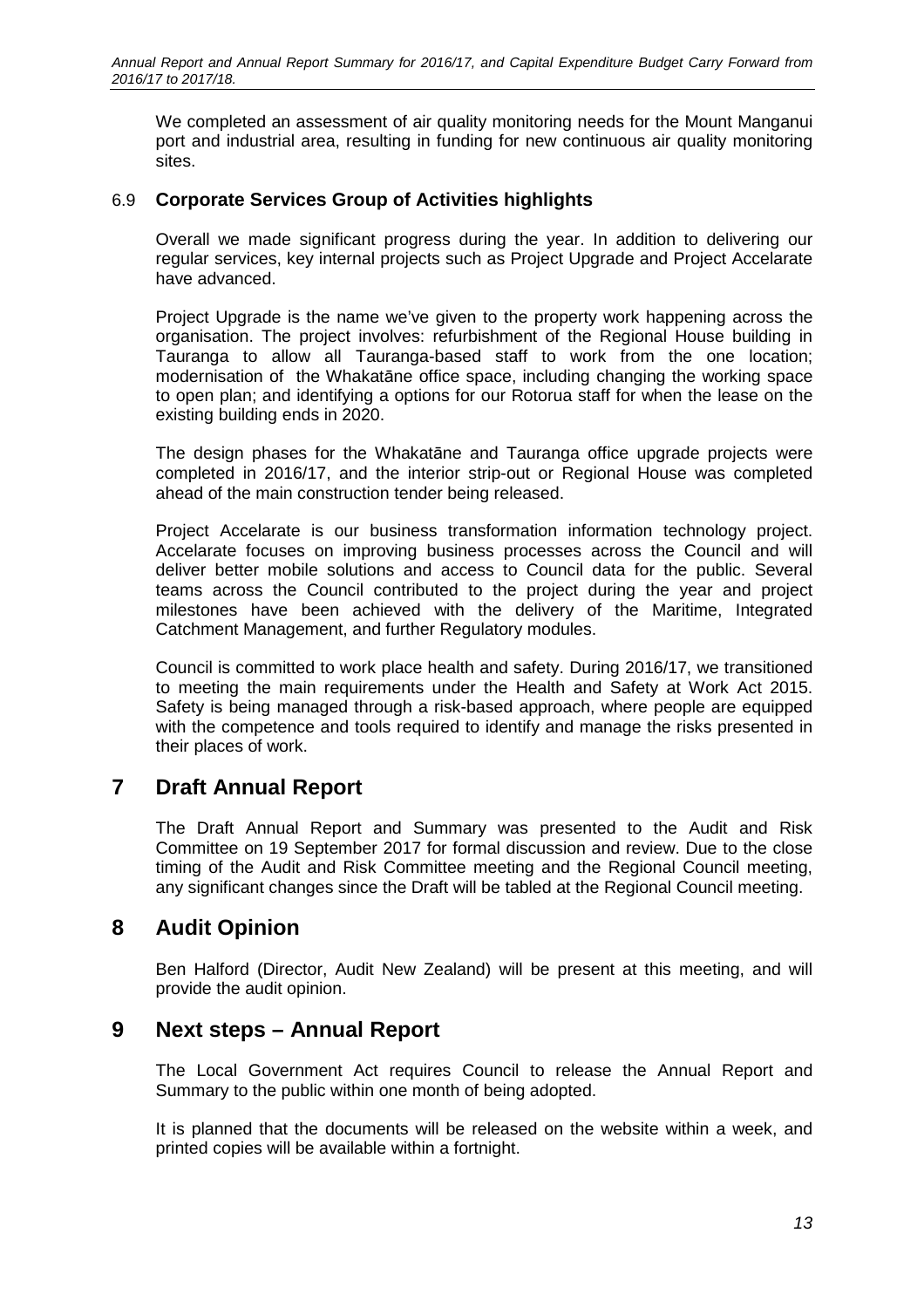# **10 Rates Remission Summary**

Total remissions of \$480,000 were given during 2016/17 which equates to 1.3% of the total rates collected of \$36.2 million.

The following table and graph shows the rates remissions approved per territorial authority as a percentage of rates collected.

|                                |                    | <b>Total</b>      |                  |
|--------------------------------|--------------------|-------------------|------------------|
|                                | <b>Total Rates</b> | <b>Remissions</b> | %                |
| <b>Territorial Authority</b>   | \$'000             | \$'000            | <b>Remission</b> |
| Kawerau District               | 472                | 7                 | 1.5%             |
| Opotiki District               | 1,803              | 23                | 1.3%             |
| Rotorua District               | 9,103              | 239               | 2.6%             |
| Taupō District                 | 159                | 0                 | 0.0%             |
| Tauranga City                  | 12,375             | 120               | 1.0%             |
| Western Bay of Plenty District | 5,129              | 4                 | 0.1%             |
| Whakatāne District             | 7,125              | 67                | 0.9%             |
| Offshore Islands               | 20                 | 20                | 100.0%           |
| <b>Total</b>                   | 36,186             | 480               | 1.3%             |



# **11 Expenditure carry forward requests**

### 11.1 **2016/17 Capital Expenditure Budget**

The capital expenditure budget for 2016/17 was \$23.6 million. During 2016/17, through the in-year financial monitoring Council Performance Monitoring Report (CPMR) a further \$5.6 million capital expenditure was approved resulting in a revised capital expenditure budget of \$29.1 million. Actual expenditure was \$16.7 million, which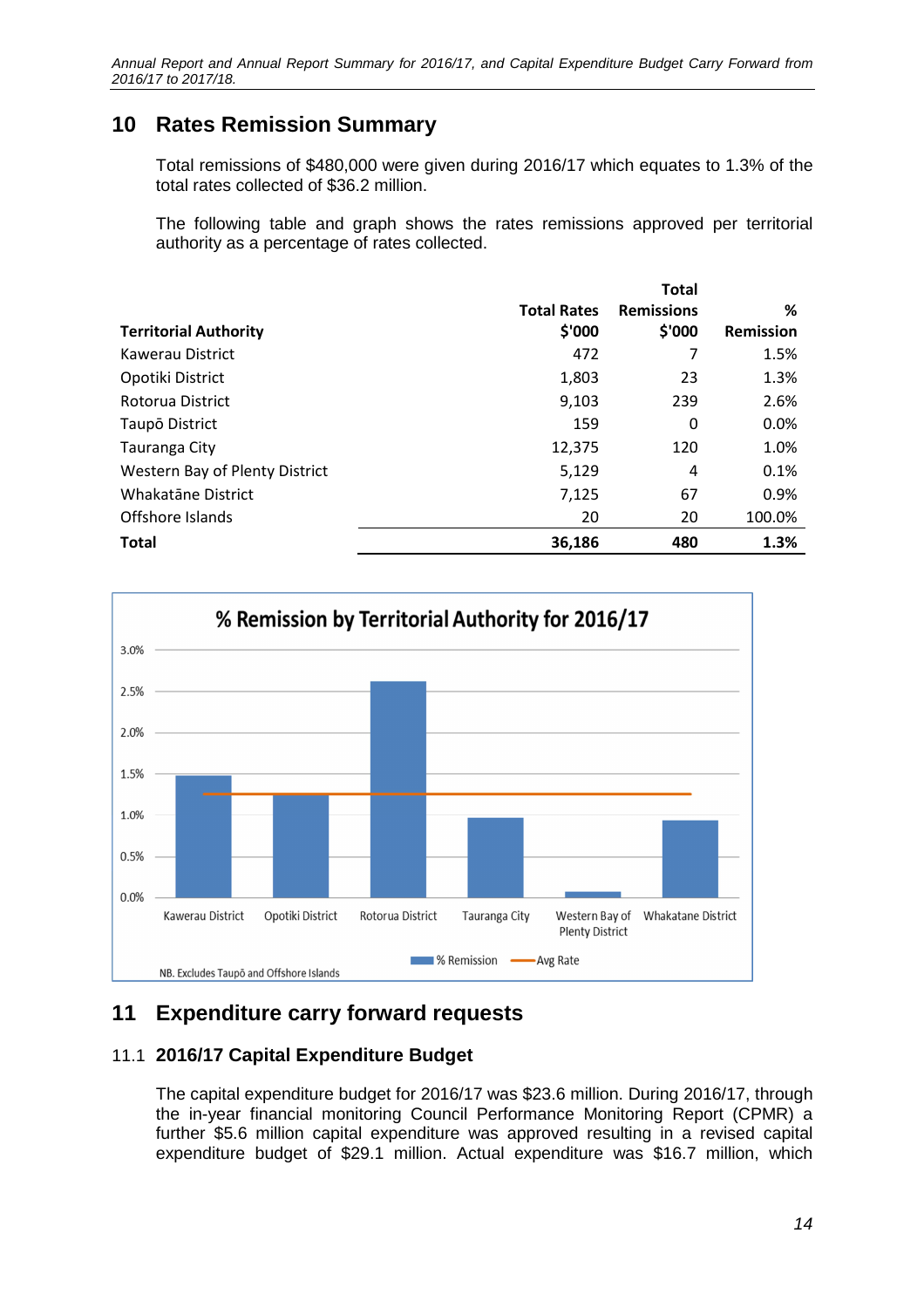resulted in a variance against revised budget of \$12.4 million. The variation to the Annual Plan budget is shown in the table below.

| <b>2016/17 Summary</b> | Annual<br><b>Plan</b><br>\$000 | <b>Revised</b><br><b>Budget</b><br>\$000 | <b>Actual</b><br>\$000 | Variance<br>\$000 |            |
|------------------------|--------------------------------|------------------------------------------|------------------------|-------------------|------------|
| Capital Expenditure    | 23,561                         | 29.149                                   | 16.685                 | (6,876)           | Underspend |

### 11.2 **Additional Capital Items to be Carried Forward into 2017/18**

Since the finalisation of the Annual Plan 2017/18, \$1.167 million requires approval to be carried forward to 2017/18.

| <b>Activity</b>                                        | <b>Description</b>                               | 2017/18<br>\$000 |
|--------------------------------------------------------|--------------------------------------------------|------------------|
| <b>Rivers and Drainage Schemes</b>                     | Kaituna River Catchment - Kaituna stopbank works | 267              |
| <b>Rivers and Drainage Schemes</b>                     | Kopeopeo Canal Remediation                       | 400              |
| <b>ICT</b>                                             | Accelarate project                               | 500              |
| <b>Total Capital Expenditure to be carried forward</b> |                                                  |                  |

The additional deferred capital expenditure is funded by reserves and therefore any impact on rates relates to interest earned on amounts held in reserve until spent.

# **12 Financial Implications**

#### **Current Budget**

An additional \$3.7 million of unbudgeted depreciation is required in 2016/17. This will not require funding as this is a non-cash, accounting adjustment.

An additional \$1.167 million capital carry forward is required from 2016/17 to 2017/18. This is funded from reserves.

There are no further current budget implications resulting from the Annual Report 2016/17.

#### **Future Implications**

There are no future budget implications relating to the Annual Report 2016/17 and Summary in addition to those identified within the report.

# **13 Council's Accountability Framework**

#### 13.1 **Community Outcomes**

This work directly contributes to the council's Long Term Plan 2015-2025.

### 13.2 **Long Term Plan Alignment**